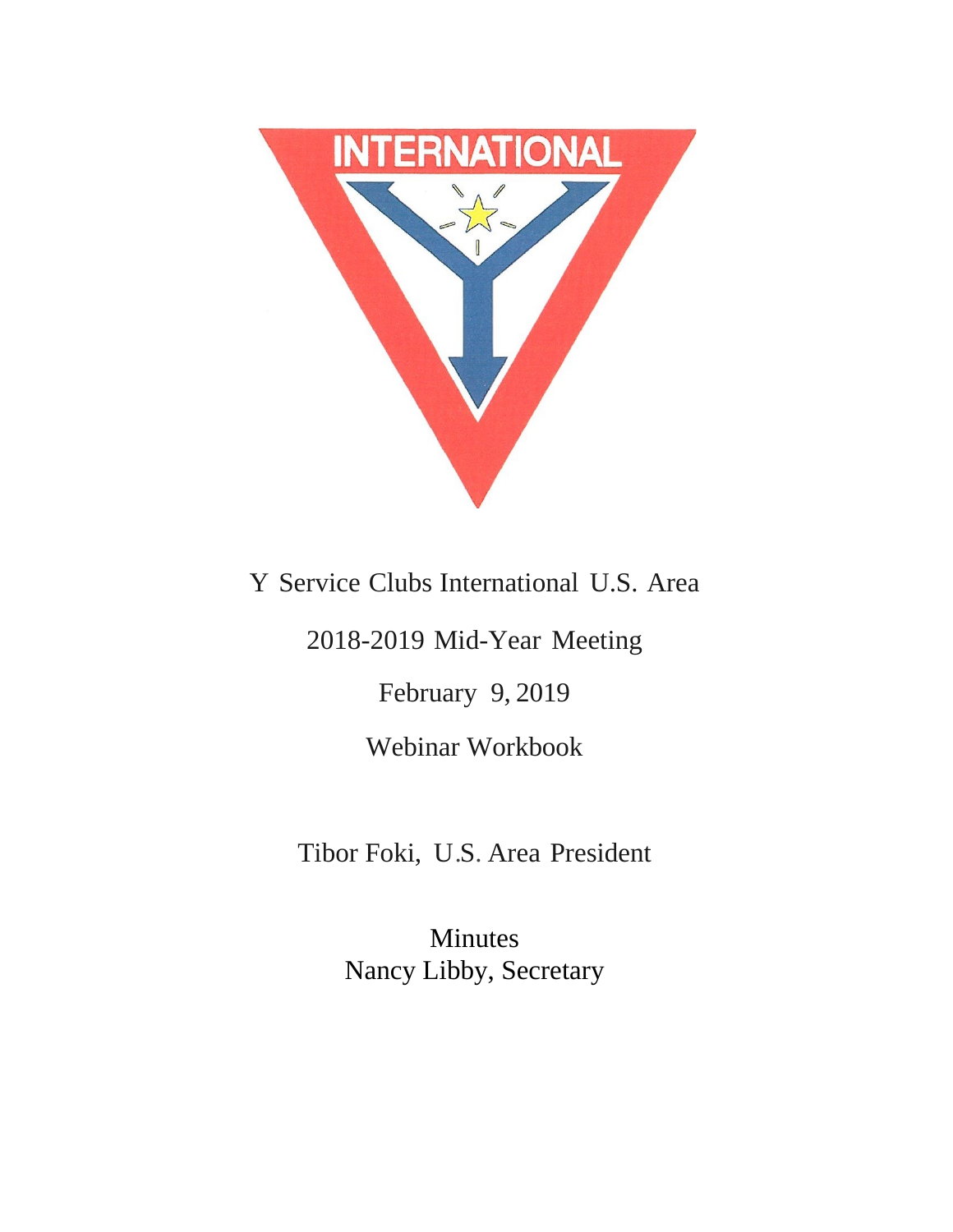## Attendance

### U.S. Area Webinar

February 9, 2019

### **Area Elected Officers Position**

Tibor Foki **Area President** Nancy Libby **Area Secretary** 

## **Area Council Members**

Elect

### **Area Service Directors**

Connie Claes **Y's Menettes** Richard Porter **IT/Webmaster** Development

## **Regrets, unable to attend**

Bobby Stivers-Apiki **Area President Elect** Area President Elect Charley Redmond<br>
Gene Koester 
Gene Koester

Chief Financial Officer Chief Financial Officer

Phil Sammer **Hawaii Regional Director** Debbie Redmond Mid-America Acting Regional Director John McFadden Mid East Regional Director Joseph Kanjamala North Atlantic Regional Director Elect Joe Dotson North Central Regional Director Sharon Meadows Pacific Northwest Regional Director Kathy Naylor **National Southwest Regional Director** Pacific Southwest Regional Director

Terry Bradley **South Atlantic Regional Director** 

Garrett Pierson **Garrett Pierson We are all the Vouth Representative Elect** and Table Debbie Redmond Leadership Training Organization and

Frank Logan **Frank Logan Mid-America Regional Director** Mathew Chamakkala North Atlantic Regional Director Jeffrey Brandeen Pacific Southwest Regional Director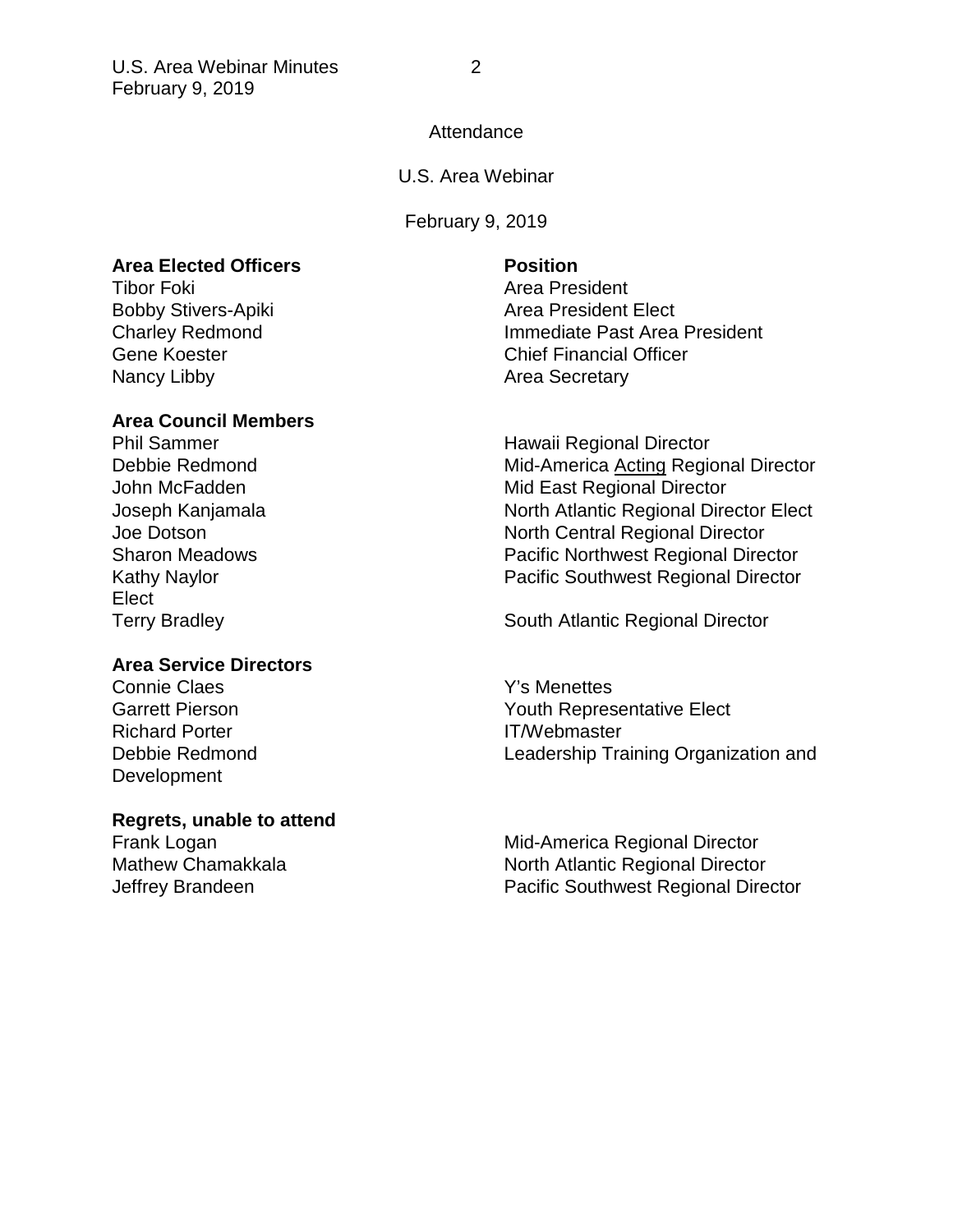### **Call to Order Tibor Foki**

The webinar was called to order at approximately 12:15 p.m. PST.

# **Roll Call Nancy Libby**

Roll call was verbally taken. See the Attendance list on the previous page.

## **Establish a Quorum Nancy Libby**

Debbie Redmond was unanimously approved to be the Acting Regional Director for Mid-America Region.

A quorum was declared as all Regions were represented.

## **Approve the Agenda Tibor Foki**

There were no additions or changes to the agenda.

# **Workbook Review All; Comments by RDs, RDEs, AYR-Elect and ASDs**

Hawaii – Phil Sammer, RD: Hawaii Region is the official region for the 2022 International Convention. They are happy to be the "legs on the ground." The region is trying to get a new club started at Leeward; this is proving to be more difficult than originally thought. Membership in the region is holding steady.

Mid-America – Debbie Redmond, Acting RD: The region is having trouble finding volunteers to fill some of the region positions; members are not interested in taking positions outside of their clubs. Also, the region is also looking at the merging of two of their clubs. The Indian Boundary club is struggling—the issue is aging of members. Tibor added: Gene, Bobby, Tim [Singletary] and he are working on the Membership suggestions presented by Gene. The entire U.S. Area needs to work on these Membership ideas.

Mid East – John McFadden, RD: Grand Rapids club has been successful in getting four new members, however, their total has not increased due to loss of other members. Efforts have been made to get new clubs, mainly in Michigan; this looked promising, but so far there has been no commitment. Grand Rapids and Muskegon are both looking for locations to hold their White Elephant sales—these are good fund raisers for these clubs. He thanked Debbie Redmond for helping out with some if their IT issues. Most of the region's fund raising monies goes to their camps. The Muskegon club has been meeting jointly with their local Lyons Club and they have been supporting each other's service work. The region is still looking for an RDE. Bobby asked how the region has gone about contacting other Ys to discuss the potential for Y Service clubs; John gave a verbal report on the steps they have taken.

North Atlantic – Joseph Kanjamala, RDE: Their region has one new club in 2018 and they are working on getting another club on Long Island. They had a combined meeting with ISG Jose in attendance. The region helped out in India by sending money for house construction. Also, they are helping the homeless shelters with food and clothing.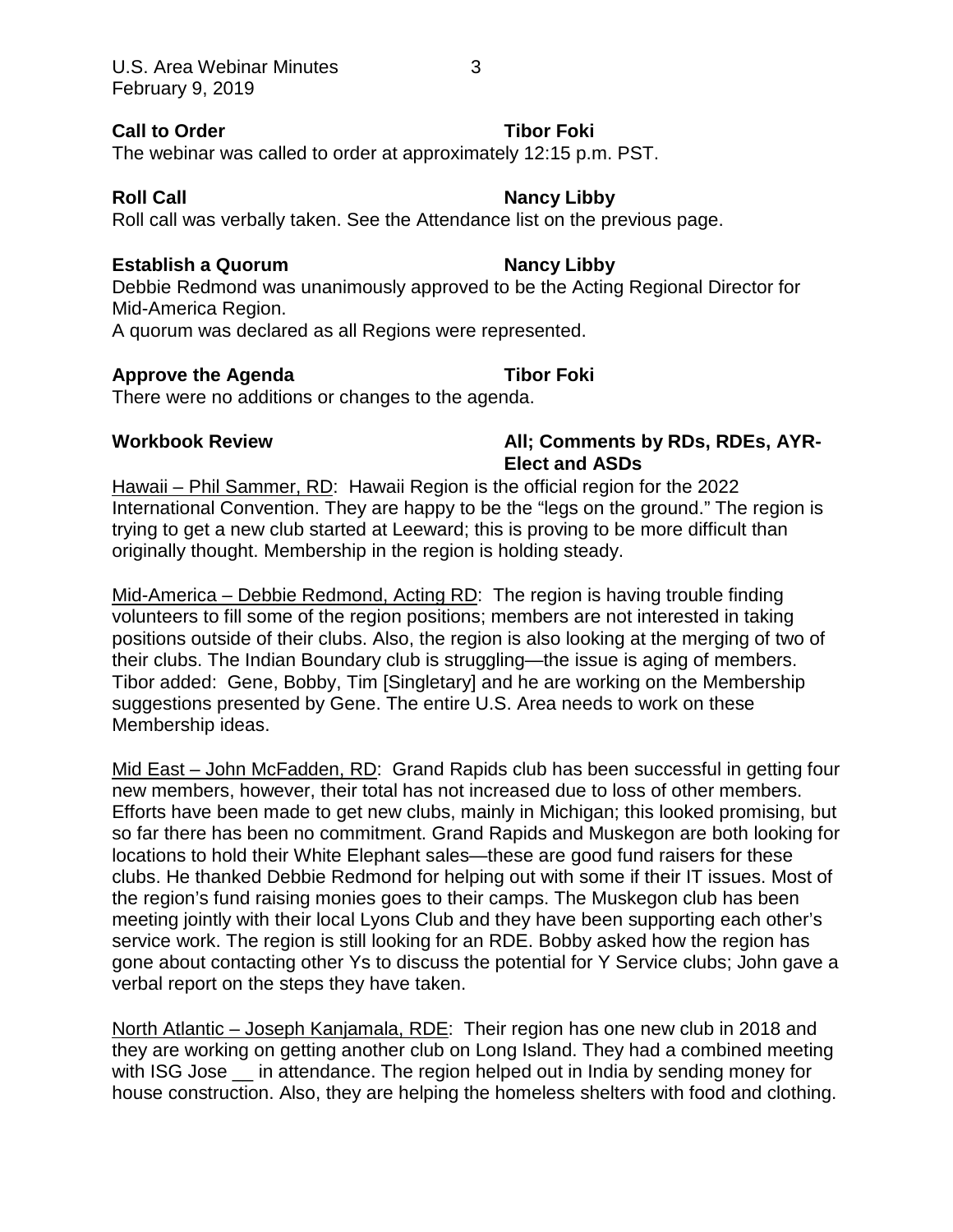Their regional conference will be June 1; it will be the entire day, including training during the day and programs in the evening. They have a goal of adding two new clubs this coming year. The region had a combined clubs Christmas celebration. The Parkway club has only one member; Tibor will discuss this separately with the region as there are no more one-member clubs. The Carlisle club is not paying dues, but they are still meeting. They are no longer being counted as part of the North Atlantic Region.

North Central – Joe Dotson, RD: They are stagnant with their membership of 102. Their club's tree lots were very successful this year—it was a record year for the St. Paul club. He is trying to involve the clubs in donating to the various International programs. The Minot club is 500 miles from St. Paul and he has not been able to visit them. The Fargo and Mankato clubs are not being counted in the region's club count as they do not have the required number of members.

Pacific Northwest – Sharon Meadows, RD: The region is maintaining five clubs, one is still sketchy with only three members. Helena and Salem clubs are the most active and have projects going all of the time. Seattle Downtown and Meredith Mathews have had several joint meetings. There are a lot of traffic problems getting to downtown Seattle, so she has not been able to make many visits to those clubs. The regional convention will be June 28-30, 2019, in Helena, Montana; they always have a good program when Helena is the host. The last convention, in Seattle, only had about 13 members. They are using an online program, Zoom, which is working very well. It allows for a 40-minute session for free and can be used as often as one likes. It works well for their small groups. There is a new Y being built in Everett and the region is working on getting a new club started in conjunction with the new Y. Bobby asked Sharon to send him the name of the CEO for the new Everett Y.

Pacific Southwest – Kathy Naylor, RDE: She was representing RD Jeff Brandeen. A meeting is scheduled with Santa Anita in an effort to start a new club. The Santa Monica club met with IP Moon when he was here. Jeff helped organize several youth to attend the International Youth Convocation. PSR has a new district, Pacific Central (central California and beyond) which brings the region to six districts. The region was privileged to host IP Moon, his wife and translator for the Rose Parade and the Rose Parade Breakfast. Spring Conference is currently being planned and it will be June 8, 2019. PSR hosted home stays in September and again in January for IP Moon. The District Governors need to work with their clubs and set up meetings with each of their clubs.

South Atlantic – Terry Bradley, RD: He is impressed by Gene/Bobby/Tibor's idea to use the members of the PAP club to help promote the movement to the Ys. Their regional convention will be September 28, 2019, in Salisbury, NC. The region is trying to rebuild two clubs, they have meetings set up with the Y director at the end of March. Gay Roberts, current regional secretary will become the RDE. His county and another county are talking about merging. They are using the Y field office to provide updates on the progress. This will put six Ys in their area and he would like to "get a foot in the door" with those Ys. They are also trying to get some of the newer members involved at the regional level.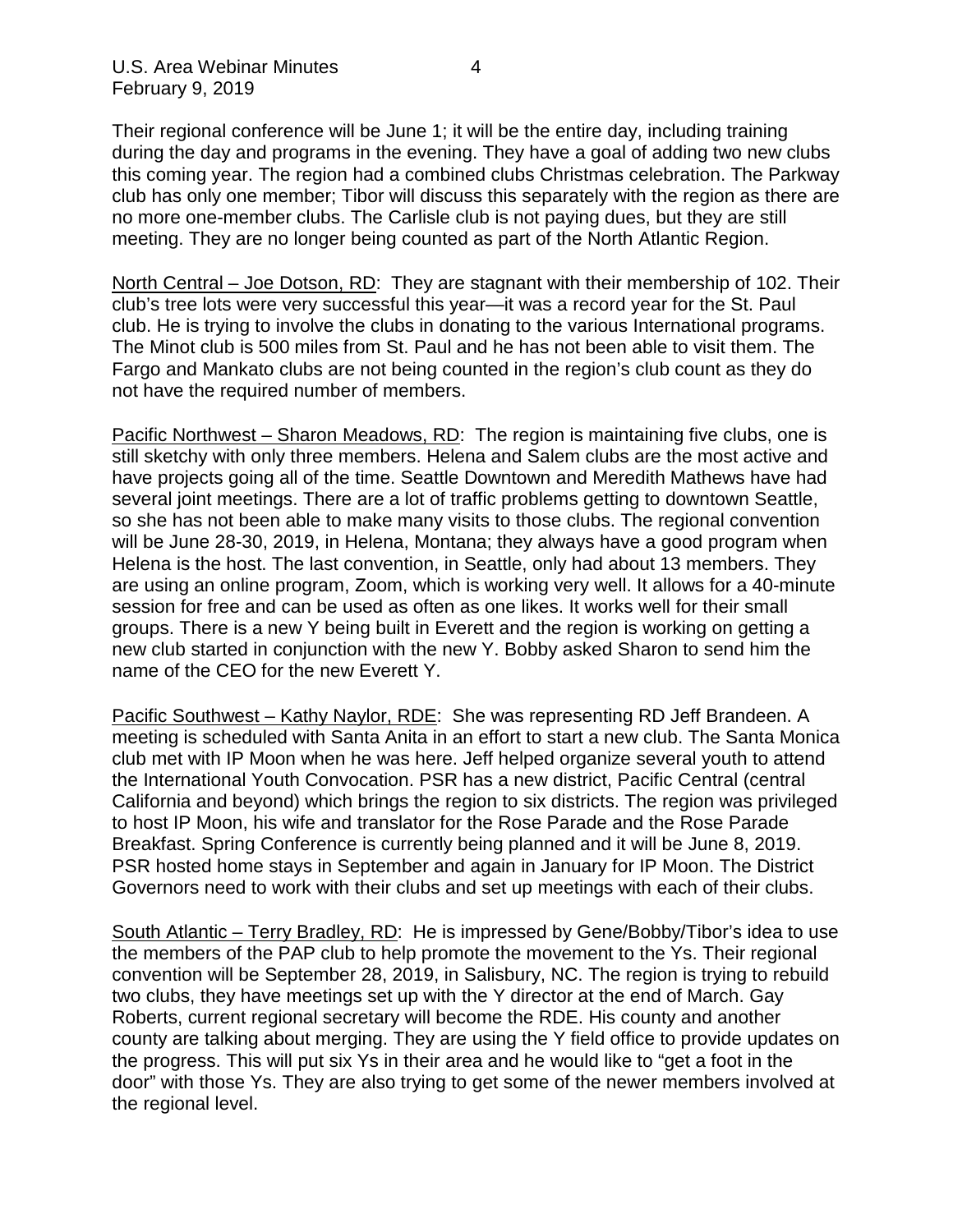Youth – Garrett Pierson: He will be the Youth Rep beginning in July. PSR has a new regional representative. He has been talking with current Youth Rep Matt Rodriguez regarding the duties of the Youth Rep. The Youth Club of Southern California is down to about eight youth, however, these youth are really dedicated and will probably remain with the club and possibly move into other adult clubs. He is looking to grow the Tucson club and maybe the one in the Fresno area. AP Tibor mentioned Lauren Henry is the new ICM Young Member (beginning in July). Tibor asked Garrett if they are working with the Canada/Caribbean Area. There is a joint convention coming up, and the youth need to have some fund raisers. Garrett replied he will work with Natasha to get this going. Charley Redmond added: one item which came up at the International level is the youth want to have their own constitution. If our Area can get more youth, we may want to also look into an Area youth constitution.

ASF – Tibor: Danny Eberly has been helping Dean with this program. He reviewed the Area totals which are in the Workbook.

Brother Clubs – Tibor: Hawaii region, Kaimuki club, has a new Brother Club, Kachsiung club of Taiwan.

Brotherhood Fund – Tibor: PSR is scheduled to have a BF delegate from Korea around the time of their convention. NAR is scheduled to have a BF delegate from India for their May 2020 convention.

Christian Emphasis – Tibor: He remarked Sharon [Ishida] has been doing a good job. She's been corresponding with Carl Hertz-Jensen the ISD. She would like the clubs to let her know about members who have passed, so they can be remembered in the Alliance.

Community Service – Tibor: Rick [Lau] has stepped up into this job recently. The Area Officers need to give him more direction about his duties.

Endowment – Tibor: \$1900 has been donated so far this year and there is potential for additional monies being received before the end of the year.

Leadership Training Organization and Development – Debbie Redmond: The main item is RDE training; she also has information regarding the projects which is available to the regions—just ask.

Liaison to YMCA – Debbie Redmond: She has spent time with the ISD—he is very involved with the YMCA. After a meeting with the Toledo Y executive, he has made a commitment to help form a new club. Our IP and APE Korea, Tibor, and Bobby in July, will be working on a way to honor our founding leaders. The present Toledo club is mainly PAPs—the IP feels this is an honorary club and he would like to see a brand new club in Toledo.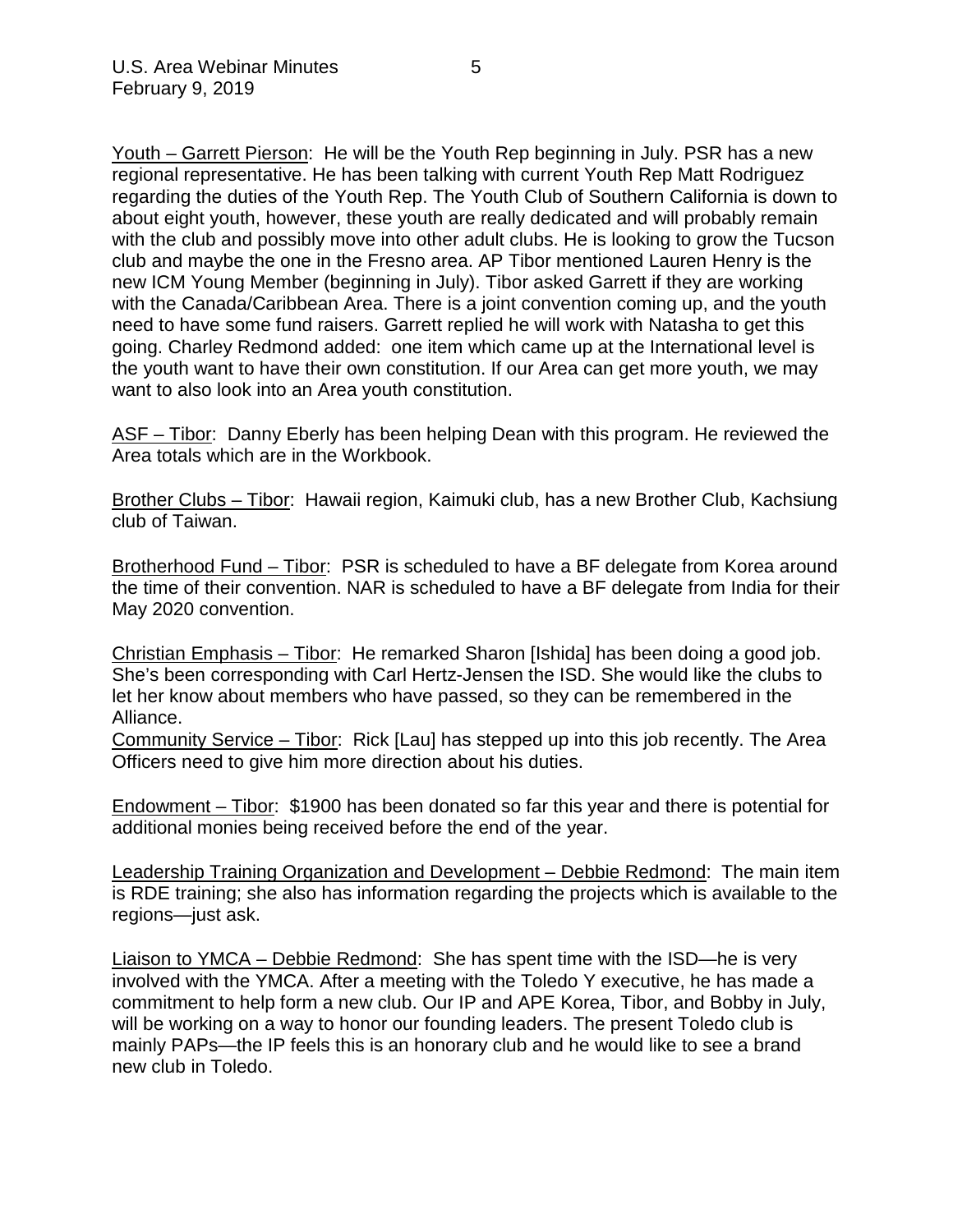Roll Back Malaria and Time of Fast – Terry Bradley: Some monies have been raised, but we still have a long way to go to reach our Area goals. Unfortunately, there have been quite a few disasters in the U.S. this year, and clubs have been helping with these disasters rather than donating to these projects. He has received a lot of information from International on RBM and has forwarded this on to the RSDs. Recently, he sent out information on Time of Fast to the RDs and clubs so clubs can start their projects to raise money for this project. The Salisbury Y (North Carolina) Diabetes program was selected as a Time of Fast recipient. This section of North Carolina does not have a lot of money, so these funds were a great help.

Travel and Homestays – Kathy Naylor: The U.S.A. in general did not record any homestays, except the PSR. Russell Jones, husband of IPE Jennifer Jones, visited in October, and IP Moon in January. She is finding the situation where we invite people to come, then have problems getting homes for these guests. In the future, we will work on getting homes first, then issue invitations. There is a BF delegate scheduled to come from Korea in September. Tibor added he does not have any additional information regarding this BF trip.

Y's Menettes – Connie Claes: There are only three clubs in the Area, Karen LaMothe is a key person in the Fresno club.

## **Constant Contact Tibor Foki/Bobby Stivers-Apiki**

Hopefully all are receiving the *Alliance*. We are still having problems with emails coming back; rosters should have just been updated, so it is very important to get the email addresses updated.

# **International Update Tibor Foki**

He attended a leadership conference in Reno last year. All clubs are facing the issue with membership. The Lions club is still the world leader in membership. Lions are trying to get the Millennials—our membership task force will also be looking into this. They are trying to set up an RDE training for all RDEs from all over the world. The next International Convention, in 2020, will be in Odense, Denmark. The 2022 convention will be in Honolulu, HI. It looks like the "YMI" branding is going to be dropped and replaced with YSI; this will be discussed at the upcoming International Mid-Year Meeting.

# **[Area Update Tibor Foki]**

Tibor noted we make a fuss about voting and clubs being eligible to vote, however, there were many eligible clubs who did not vote in the recent International election. Also, our Area is in the middle of voting for our next Chief Financial Officer, but only five ballots have been received to date. The Area has a Disaster/Emergency Fund, and a portion of the monies from this fund was given to the Ventura Y for the recent fires. Clubs/individuals need to make donations to this fund to build the fund back up. We thank the Torrance, CA, club for also making a donation to the Ventura Y for the recent fires. New clubs are being formed in Alberta and Haiti (Canada/Caribbean Area). At the service club leadership conference, one of the main topics was the privacy issue. In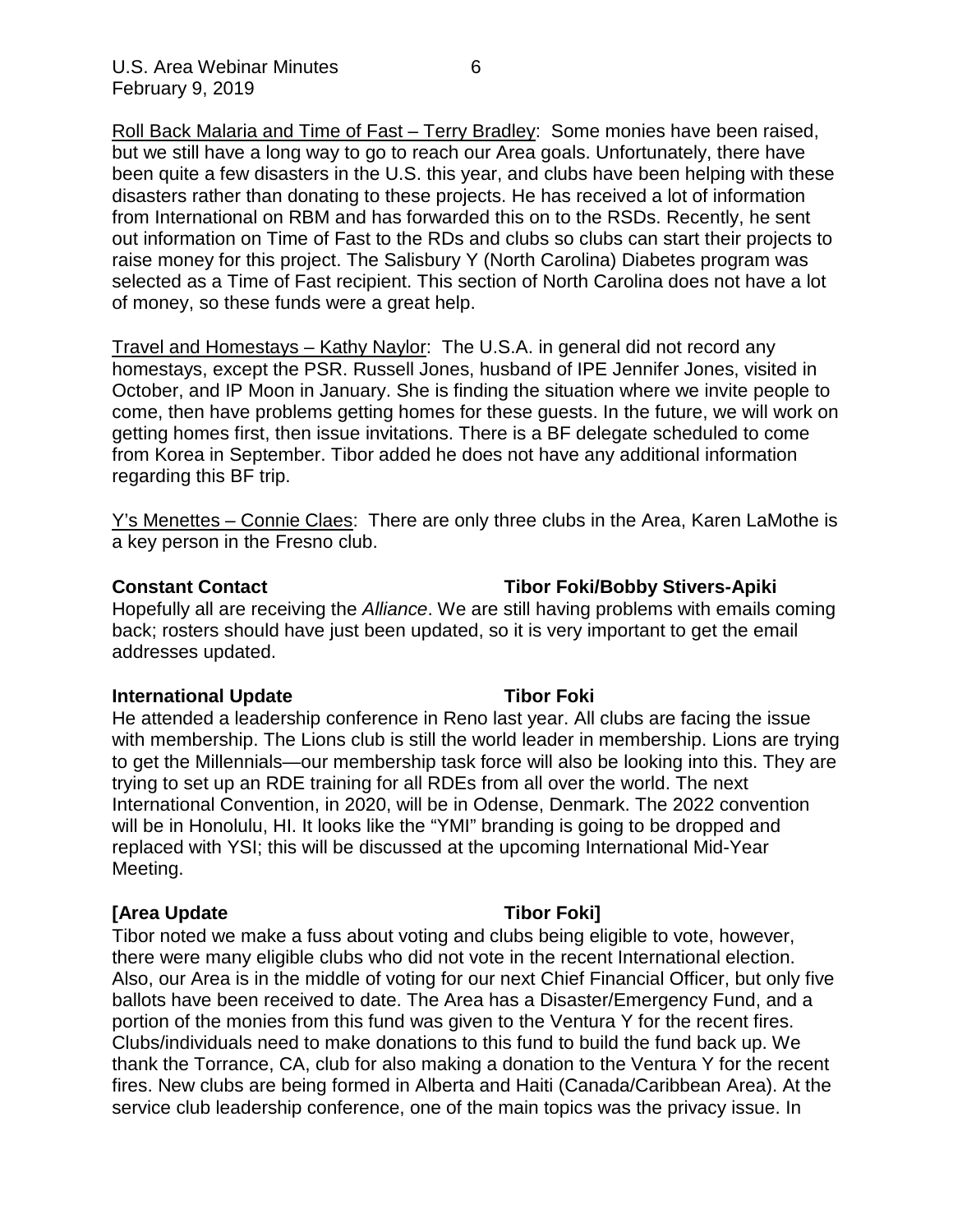California it will soon be law. Jose is in contact with the International YMCA to see about using their rules of conduct in the workplace.

# **Area Goals Tibor Foki/Bobby Stivers-Apiki**

Bobby referred to page 8 of the Workbook and asked all RDs/RDEs to review the proposed goals and to provide comments. His theme for his term as president is shown at the upper right of the page. The main goal is membership throughout the entire Area. Other goals are easily achievable for all regions. He asked each RD to send him their top three goals; he has heard from some, but not all. RDs—if you haven't sent in your goals yet to Bobby, please do so. From each RDs goals, he will put together goals for the Area. He also shared his Emphasis Months calendar; some months match the International Emphasis Months calendar, some are just Area emphasis items.

## **Legacy / Youth Convention 2022 Debbie & Charlie Redmond**

The Legacy Task Force met with Charles Otwell, grandson of our founder, Paul William Alexander. Charles will look up any information he can find regarding his grandfather. The Task Force is also looking ahead and planning for the 100<sup>th</sup> Anniversary. They are working with the Mayor of Toledo and the CEO of the Toledo Y to see about setting up a memorial in the city where our organization began.

If the worldwide RDE training happens in February 2020, the International Mid-Year Meeting will be held just prior to the training and be in Toledo.

The Youth Convocation, rather than being totally separate, will be part of the full International Convention. The youth will participate in the programs/happenings of the convention. There needs to be a youth representative to the International Convention Host Committee.

# **Archives Debbie Redmond**

**Koester/Tibor Foki**

The goal is to digitalize all of the archives. This would cost about \$84,000, and work is in process on coming up with the funds.

# **Merger of Clubs Tibor Fokio**

Mergers will be necessary to keep clubs alive. One issue is how to name a combined club. The clubs involved need to figure out how to name their combined club. Gene spoke up and indicated he dislikes the term and idea of merging clubs—if we are trying to grow our membership and clubs, merging is going in the opposite direction. If we can put into action some of the membership ideas, we can grow our clubs. We need to define a time line and set up definite goals.

# **Membership and Extension Bobby Stivers-Apiki/Gene**

# The team suggests a "Buddy Check;" call on members, particularly those whom you haven't seen or heard from. Also, "Each One Get One," each member get one new member. While not discussed, Gene developed a membership plan that aligns with Bobby's priority on membership for the Area. Strategies and its approaches will be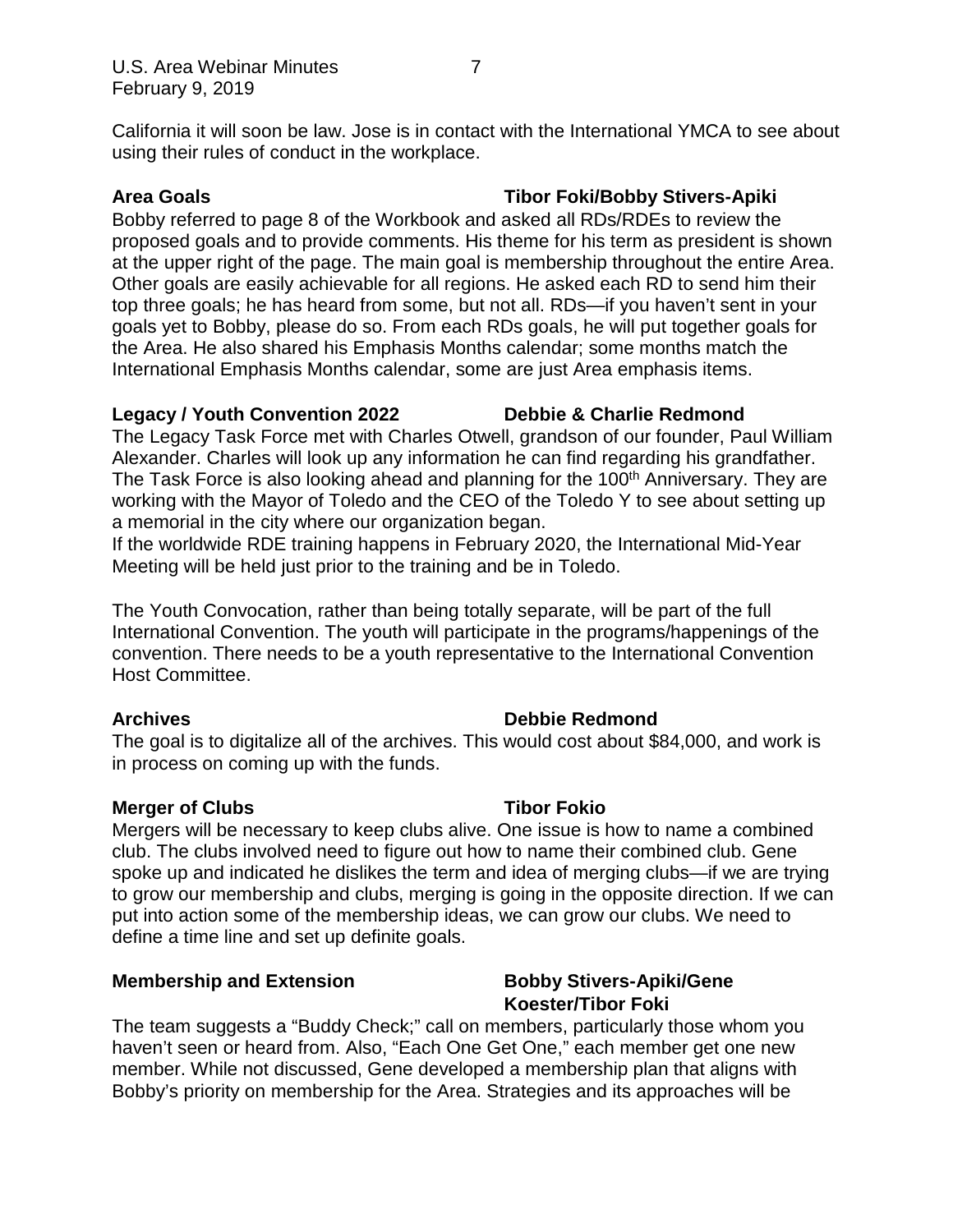forthcoming involving all regions.

## **Portalbuzz Charley Redmond**

The U.S. Area is the most complete of all the Areas in Portalbuzz and International uses our Area to be the testers for new sections of the program. For the recent International email, there were still club president's emails which bounced back (were rejected). Please check the typing in Portalbuzz—a comma instead of a period, an extra space, an incorrect letter, will all cause the email to be rejected. Portalbuzz is very easy to fix if there is an error or new information to add. If the Portalbuzz Administrators need help, contact Charley. Everything is now online. If your email is not correct, you will not receive the *Alliance* or other information. Also, all emails of *Alliance* newsletters need to be opened or they will bounce back to Fred as undeliverable after a given period of time. That makes it difficult to identify incorrect emails that bounce because the email address is wrong from those that bounce because they haven't been opened. In addition, all voting is now done electronically.

# **CFO and ASD Positions Bobby Stivers-Apiki/Tibor Foki**

Again, ballots for CFO need to be submitted to AP Tibor. Also, RDEs need to be selecting their RSDs. APE Bobby will be putting together his team of ASDs.

# **SAS and SDS Bobby Stivers-Apiki/Tibor Foki/Gene Koester**

Bobby indicated he had turned in the Area's SDS form which included three regions and also for extension for the Area. The submitted request was for \$5,318. SDS—Special Development Support is allocated at the International Council Meeting. The funds come the year after the request. Also, the number of members we submit to International versus the number of members who pay effects our allotment of SDS funds. If our paid numbers are less than our submitted numbers (Portalbuzz roster), the difference is subtracted from our SDS allotment.

SAS—Strong Area Support: This was started about one year ago. These funds come from the surplus of the operations in Geneva. We don't know if this will continue. Endowment Fund investment returns are down, so CFO Gene feels SAS may not happen in the future.

# **BF Delegates Tibor Foki**

(See comments under Travel and Homestays above.)

# **CFO Presentation Gene Koester**

## The Summary Report was reviewed. Gene pointed out our membership was down 7.7% from the previous year. Also he indicated the International subsidies were listed in the report. He stressed to all RDs they **need to get their 2nd semester dues submitted**. This year we have actually spent less than we received, so we did not need to dip into the reserves. Also, we have not spent the monies budgeted for promotion and extension. We have paid the taxes on our sales to the State of California. The reports to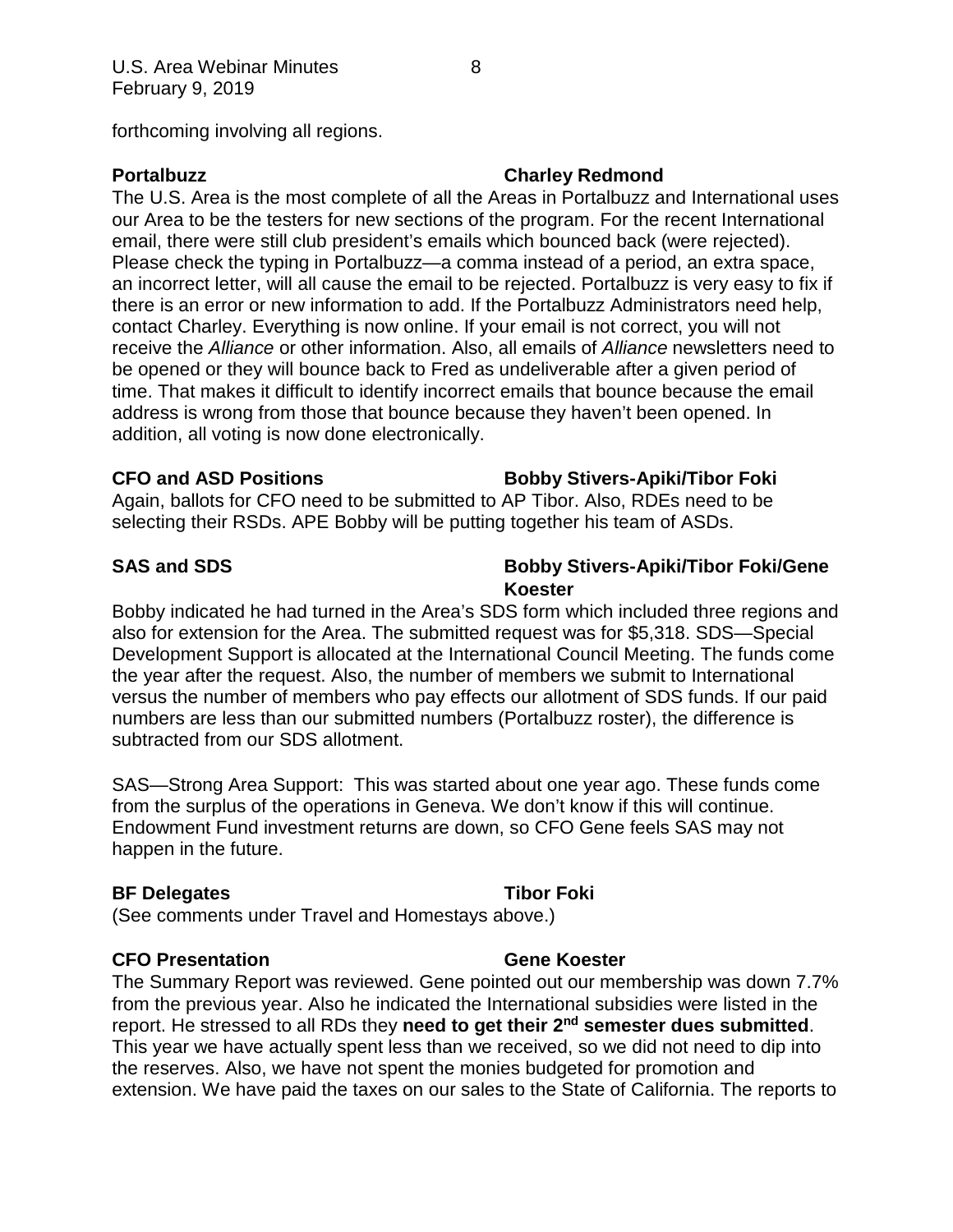the IRS and California departments will be filed at the end of March. We will file a short return at the end of June to change our fiscal year back to July 1 – June 30. The ASF funds and Putnam funds show on the Balance Sheet. A donation from the 9/11 Disaster/Emergency Fund was given to the Southeast Ventura County YMCA for the Woolsey wildfire victims. This donation was in memory of Past Area President, and very active Y Service Club member, McKinley Johnson who entered into Eternal Life in November 2018.

# **2019-2020 Budget**

We need to approve the tentative budget today to operate April 1 through June 30. Then we will need to approve the final budget at the next meeting. The budget is for 15 months: April 1, 2019, through June 30, 2020. He reviewed the amounts shown on the Proposed Budget and answered questions. Hopefully supplies will be sold at the joint Areas convention. To balance the budget next year, we will need to draw from the equity, but any left-over funds this year will help offset the need to draw from the equity. It was moved and seconded (Sammer/Dotson) to approve the Tentative Proposed **Budget. Motion Carried unanimously.** 

### **2019 Combined Areas Convention Bobby Stivers-Apiki/Tibor Foki**

More information on the convention will be coming out in the next week or so. Prior to the Joint Convention we will hold separate Area Council meetings. We need everyone to stay at the University to meet the room commitment in the contract.

# **Youth Subsidies for 2019?**

The regions need to be contacted to see if they will be subsidizing any youth going to the convention.

# **RDE Training Community Community Bobby Stivers-Apiki**

Will be discussed at a later time.

# **Old Business All**

Rich Porter presented a prototype of the Area's new website. He is currently using the information which is on the current website and asked for current, up-to-date information to put on the new website. He also needs to have the ASDs send information about their programs so it can be posted. The RDs need to have their clubs send their newsletters to Rich to post. It was mentioned there needs to be information on the website about how to join. Tibor noted the new website has more pizazz. Rich mentioned the new website will be compatible across the board with other devices. Also, a blog can be set up for comments.

# **New Business All**

Bobby would like to have the Service Directors and future leaders (at his call) to have another web meeting prior to the August convention. The next Council meeting will be at the joint convention in August in Ottawa. Bobby also mentioned web meetings are available for all RDs, particularly those with large distances in their regions.